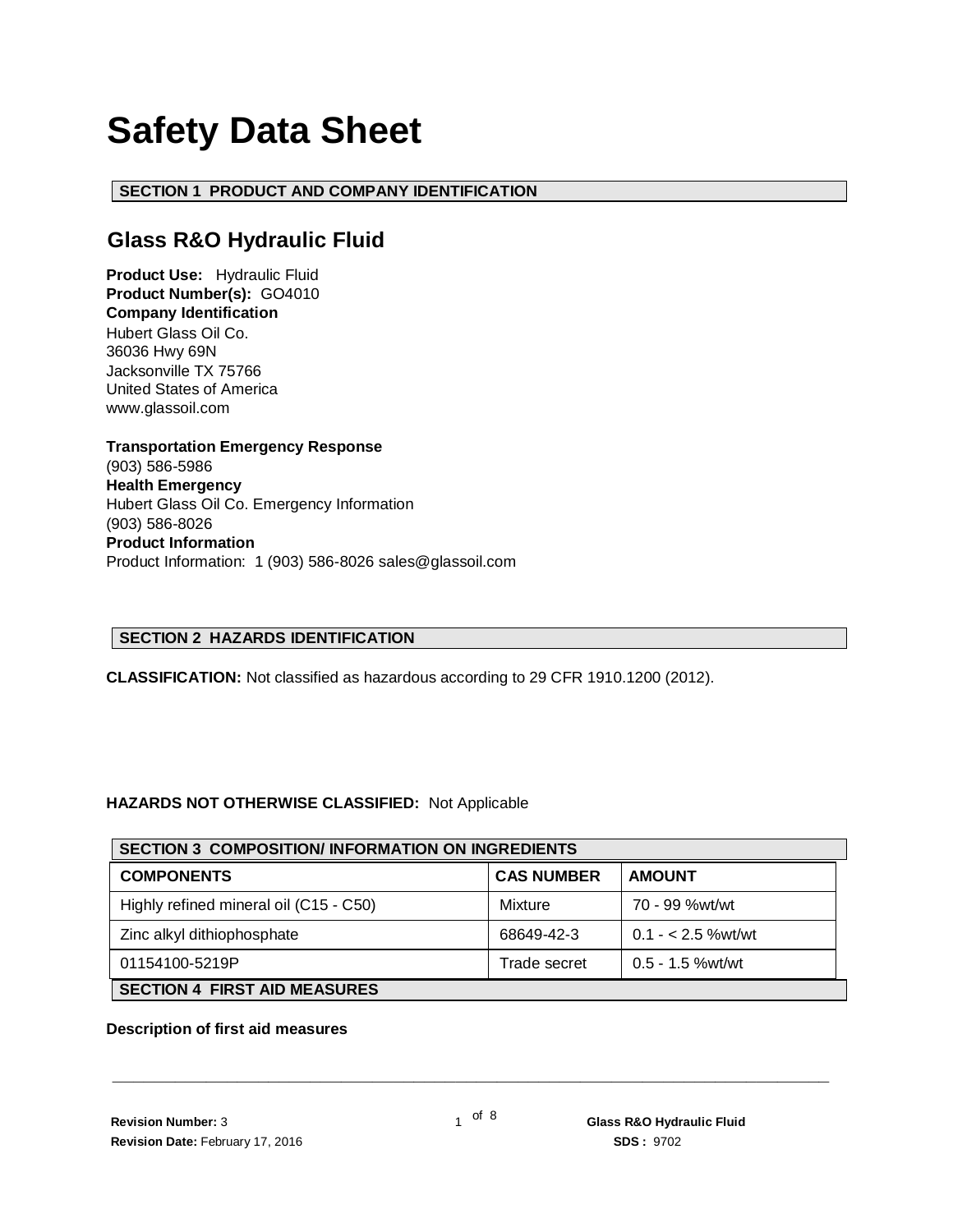**Eye:** No specific first aid measures are required. As a precaution, remove contact lenses, if worn, and flush eyes with water.

**Skin:** No specific first aid measures are required. As a precaution, remove clothing and shoes if contaminated. To remove the material from skin, use soap and water. Discard contaminated clothing and shoes or thoroughly clean before reuse.

**Ingestion:** No specific first aid measures are required. Do not induce vomiting. As a precaution, get medical advice.

**Inhalation:** No specific first aid measures are required. If exposed to excessive levels of material in the air, move the exposed person to fresh air. Get medical attention if coughing or respiratory discomfort occurs.

# **Most important symptoms and effects, both acute and delayed IMMEDIATE HEALTH EFFECTS**

**Eye:** Not expected to cause prolonged or significant eye irritation.

**Skin:** Contact with the skin is not expected to cause prolonged or significant irritation. Contact with the skin is not expected to cause an allergic skin response. Not expected to be harmful to internal organs if absorbed through the skin. High-Pressure Equipment Information: Accidental high-velocity injection under the skin of materials of this type may result in serious injury. Seek medical attention at once should an accident like this occur. The initial wound at the injection site may not appear to be serious at first; but, if left untreated, could result in disfigurement or amputation of the affected part.

**Ingestion:** Not expected to be harmful if swallowed.

**Inhalation:** Not expected to be harmful if inhaled. Contains a petroleum-based mineral oil. May cause respiratory irritation or other pulmonary effects following prolonged or repeated inhalation of oil mist at airborne levels above the recommended mineral oil mist exposure limit. Symptoms of respiratory irritation may include coughing and difficulty breathing.

### **DELAYED OR OTHER HEALTH EFFECTS:** Not classified

#### **Indication of any immediate medical attention and special treatment needed**

**Note to Physicians:** In an accident involving high-pressure equipment, this product may be injected under the skin. Such an accident may result in a small, sometimes bloodless, puncture wound. However, because of its driving force, material injected into a fingertip can be deposited into the palm of the hand. Within 24 hours, there is usually a great deal of swelling, discoloration, and intense throbbing pain. Immediate treatment at a surgical emergency center is recommended.

# **SECTION 5 FIRE FIGHTING MEASURES**

**EXTINGUISHING MEDIA:** Use water fog, foam, dry chemical or carbon dioxide (CO2) to extinguish flames.

**Unusual Fire Hazards:** Leaks/ruptures in high pressure system using materials of this type can create a fire hazard when in the vicinity of ignition sources (eg. open flame, pilot lights, sparks, or electric arcs).

# **PROTECTION OF FIRE FIGHTERS:**

**Fire Fighting Instructions:** This material will burn although it is not easily ignited. See Section 7 for proper handling and storage. For fires involving this material, do not enter any enclosed or confined fire space without proper protective equipment, including self-contained breathing apparatus.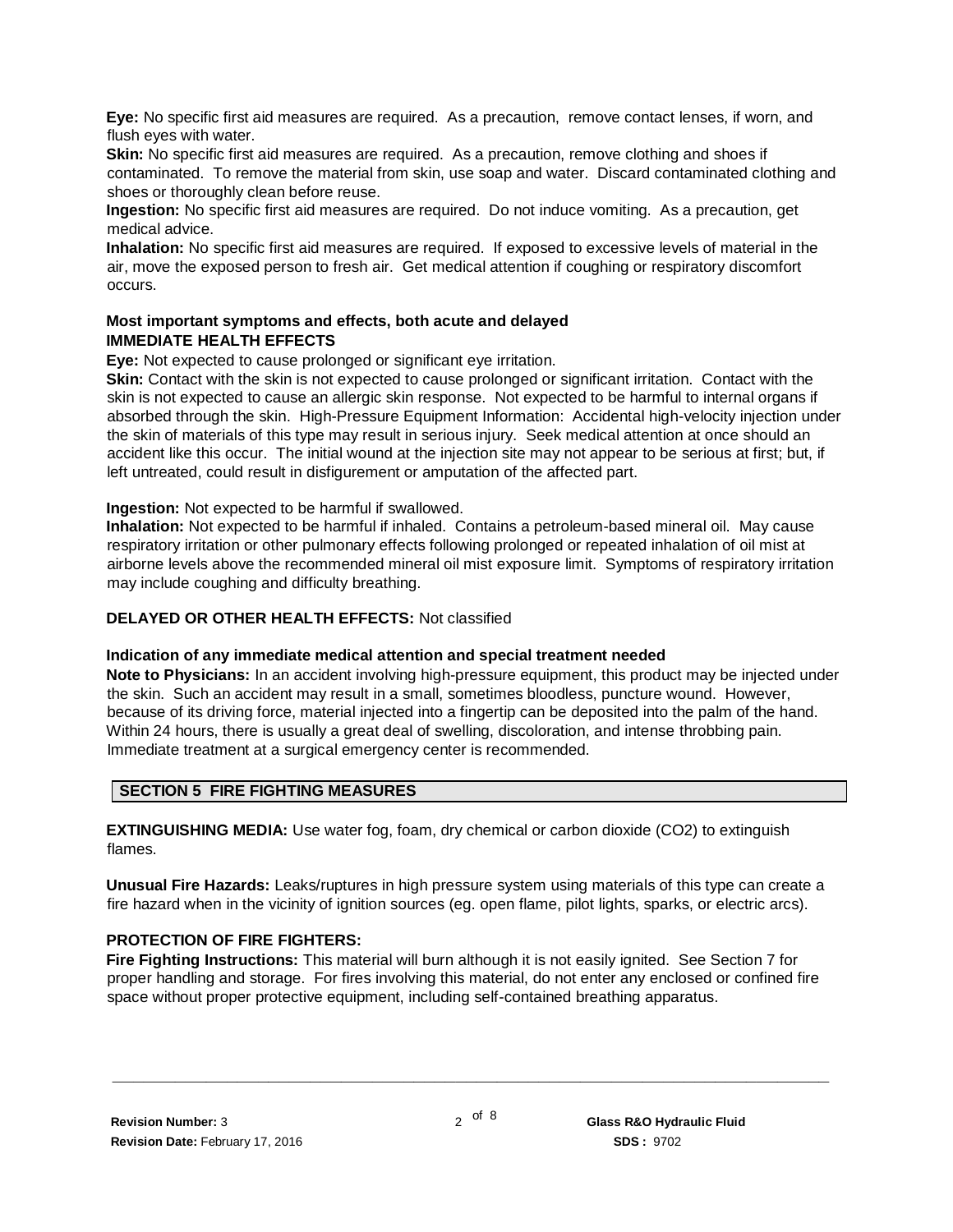**Combustion Products:** Highly dependent on combustion conditions. A complex mixture of airborne solids, liquids, and gases including carbon monoxide, carbon dioxide, and unidentified organic compounds will be evolved when this material undergoes combustion.

#### **SECTION 6 ACCIDENTAL RELEASE MEASURES**

**Protective Measures:** Eliminate all sources of ignition in vicinity of spilled material.

**Spill Management:** Stop the source of the release if you can do it without risk. Contain release to prevent further contamination of soil, surface water or groundwater. Clean up spill as soon as possible, observing precautions in Exposure Controls/Personal Protection. Use appropriate techniques such as applying noncombustible absorbent materials or pumping. Where feasible and appropriate, remove contaminated soil. Place contaminated materials in disposable containers and dispose of in a manner consistent with applicable regulations.

**Reporting:** Report spills to local authorities and/or the U.S. Coast Guard's National Response Center at (800) 424-8802 as appropriate or required.

# **SECTION 7 HANDLING AND STORAGE**

**General Handling Information:** Avoid contaminating soil or releasing this material into sewage and drainage systems and bodies of water.

**Precautionary Measures:** DO NOT USE IN HIGH PRESSURE SYSTEMS in the vicinity of flames, sparks and hot surfaces. Use only in well ventilated areas. Keep container closed. Keep out of the reach of children.

**Static Hazard:** Electrostatic charge may accumulate and create a hazardous condition when handling this material. To minimize this hazard, bonding and grounding may be necessary but may not, by themselves, be sufficient. Review all operations which have the potential of generating and accumulating an electrostatic charge and/or a flammable atmosphere (including tank and container filling, splash filling, tank cleaning, sampling, gauging, switch loading, filtering, mixing, agitation, and vacuum truck operations) and use appropriate mitigating procedures.

**Container Warnings:** Container is not designed to contain pressure. Do not use pressure to empty container or it may rupture with explosive force. Empty containers retain product residue (solid, liquid, and/or vapor) and can be dangerous. Do not pressurize, cut, weld, braze, solder, drill, grind, or expose such containers to heat, flame, sparks, static electricity, or other sources of ignition. They may explode and cause injury or death. Empty containers should be completely drained, properly closed, and promptly returned to a drum reconditioner or disposed of properly.

# **SECTION 8 EXPOSURE CONTROLS/PERSONAL PROTECTION**

#### **GENERAL CONSIDERATIONS:**

Consider the potential hazards of this material (see Section 3), applicable exposure limits, job activities, and other substances in the work place when designing engineering controls and selecting personal protective equipment. If engineering controls or work practices are not adequate to prevent exposure to harmful levels of this material, the personal protective equipment listed below is recommended. The user should read and understand all instructions and limitations supplied with the equipment since protection is usually provided for a limited time or under certain circumstances.

# **ENGINEERING CONTROLS:**

Use in a well-ventilated area.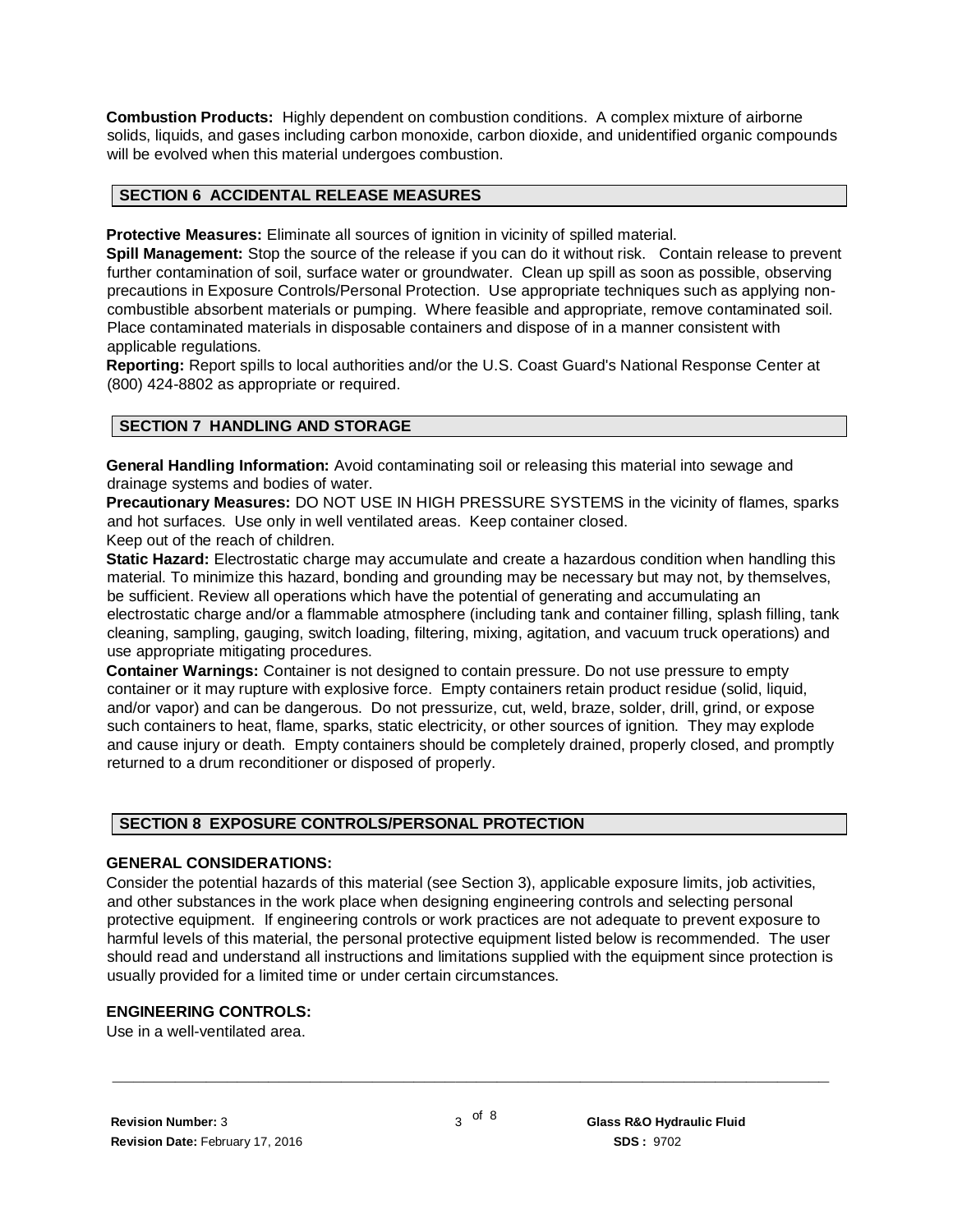# **PERSONAL PROTECTIVE EQUIPMENT**

**Eye/Face Protection:** No special eye protection is normally required. Where splashing is possible, wear safety glasses with side shields as a good safety practice.

**Skin Protection:** No special protective clothing is normally required. Where splashing is possible, select protective clothing depending on operations conducted, physical requirements and other substances in the workplace. Suggested materials for protective gloves include: Nitrile Rubber, Silver Shield, Viton. **Respiratory Protection:** No respiratory protection is normally required.

If user operations generate an oil mist, determine if airborne concentrations are below the occupational exposure limit for mineral oil mist. If not, wear an approved respirator that provides adequate protection from the measured concentrations of this material. For air-purifying respirators use a particulate cartridge. Use a positive pressure air-supplying respirator in circumstances where air-purifying respirators may not provide adequate protection.

#### **Occupational Exposure Limits:**

| <b>Component</b>                          | Agency                   | <b>TWA</b>         | <b>STEL</b>       | Ceiling | <b>Notation</b> |
|-------------------------------------------|--------------------------|--------------------|-------------------|---------|-----------------|
| Highly refined mineral oil (C15 -<br>C50  | ACGIH                    | $5 \text{ mg/m}$   | $10 \text{ mg/m}$ | --      | --              |
| Highly refined mineral oil (C15 -<br>C50) | OSHA Z-1                 | $5 \text{ mg/m}$ 3 | --                |         | --              |
| Zinc alkyl dithiophosphate                | <b>Not</b><br>Applicable | --                 |                   |         | --              |
| 01154100-5219P                            | Not<br>Applicable        | --                 | --                |         | $- -$           |

Consult local authorities for appropriate values.

# **SECTION 9 PHYSICAL AND CHEMICAL PROPERTIES**

#### **Attention: the data below are typical values and do not constitute a specification.**

**Color:** Light to Brown **Physical State:** Liquid **Odor:** Petroleum odor **Odor Threshold:** No data available **pH:** Not Applicable **Vapor Pressure:** <0.01 mmHg @ 37.8 °C (100 °F) **Vapor Density (Air = 1):** >1 **Initial Boiling Point:** 315°C (599°F) **Solubility:** Soluble in hydrocarbons; insoluble in water **Freezing Point:** Not Applicable **Melting Point:** No data available **Specific Gravity:** 0.88 @ 15.6°C (60.1°F) / 15.6°C (60.1°F) **Density:** 0.88 kg/l @ 15°C (59°F) **Viscosity:** 9.1 mm2/s @ 100°C (212°F) (Min) **Coefficient of Therm. Expansion / °F:** No data available **Evaporation Rate:** Not Applicable **Decomposition temperature:** No Data Available **Octanol/Water Partition Coefficient:** No data available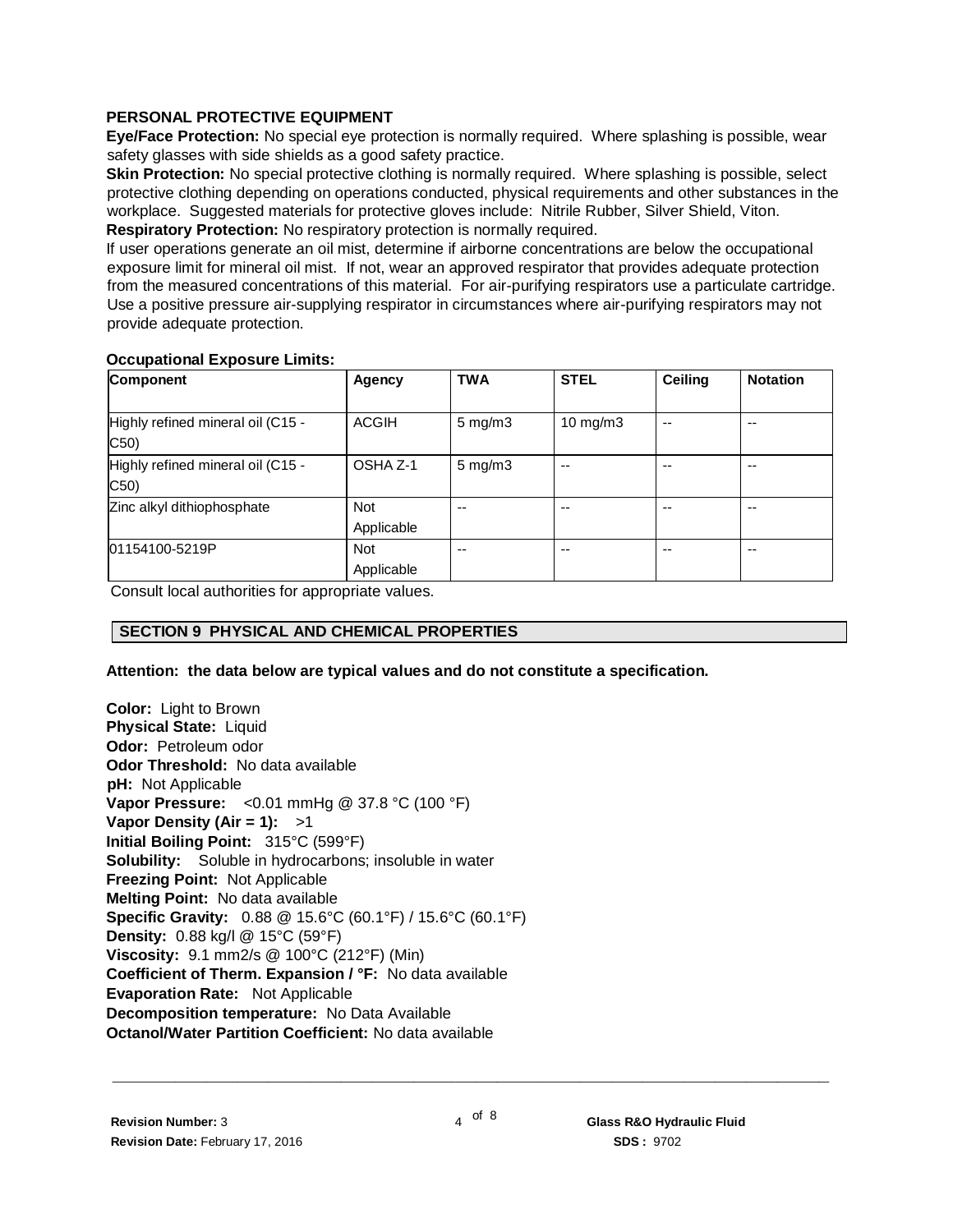#### **FLAMMABLE PROPERTIES:**

**Flammability (solid, gas):** No Data Available

**Flashpoint:** (Cleveland Open Cup) 200 °C (392 °F) (Min) **Autoignition:** No data available **Flammability (Explosive) Limits (% by volume in air):** Lower: Not Applicable Upper: Not Applicable

# **SECTION 10 STABILITY AND REACTIVITY**

**Reactivity:** May react with strong acids or strong oxidizing agents, such as chlorates, nitrates, peroxides, etc.

**Chemical Stability:** This material is considered stable under normal ambient and anticipated storage and handling conditions of temperature and pressure. **Incompatibility With Other Materials:** Not applicable **Hazardous Decomposition Products:** None known (None expected) **Hazardous Polymerization:** Hazardous polymerization will not occur.

#### **SECTION 11 TOXICOLOGICAL INFORMATION**

#### **Information on toxicological effects**

**Serious Eye Damage/Irritation:** The eye irritation hazard is based on evaluation of data for product components.

**Skin Corrosion/Irritation:** The skin irritation hazard is based on evaluation of data for product components.

**Skin Sensitization:** The skin sensitization hazard is based on evaluation of data for product components.

**Acute Dermal Toxicity:** The acute dermal toxicity hazard is based on evaluation of data for product components.

**Acute Oral Toxicity:** The acute oral toxicity hazard is based on evaluation of data for product components.

**Acute Inhalation Toxicity:** The acute inhalation toxicity hazard is based on evaluation of data for product components.

**Acute Toxicity Estimate:** Not Determined

**Germ Cell Mutagenicity:** The hazard evaluation is based on data for components or a similar material.

**Carcinogenicity:** The hazard evaluation is based on data for components or a similar material.

**Reproductive Toxicity:** The hazard evaluation is based on data for components or a similar material.

**Specific Target Organ Toxicity - Single Exposure:** The hazard evaluation is based on data for components or a similar material.

**Specific Target Organ Toxicity - Repeated Exposure:** The hazard evaluation is based on data for components or a similar material.

#### **ADDITIONAL TOXICOLOGY INFORMATION:**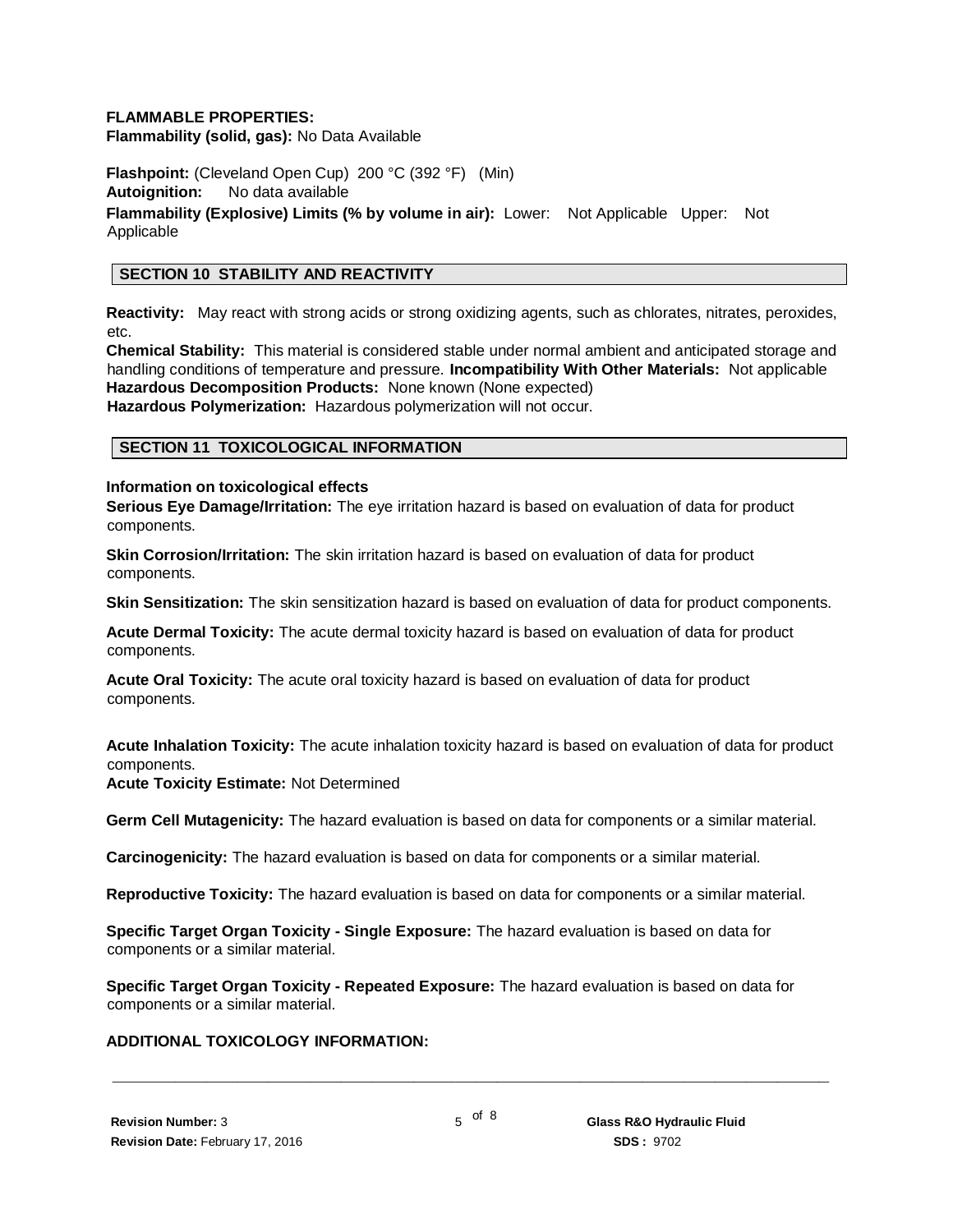This product contains petroleum base oils which may be refined by various processes including severe solvent extraction, severe hydrocracking, or severe hydrotreating. None of the oils requires a cancer warning under the OSHA Hazard Communication Standard (29 CFR 1910.1200). These oils have not been listed in the National Toxicology Program (NTP) Annual Report nor have they been classified by the International Agency for Research on Cancer (IARC) as; carcinogenic to humans (Group 1), probably carcinogenic to humans (Group 2A), or possibly carcinogenic to humans (Group 2B).

These oils have not been classified by the American Conference of Governmental Industrial Hygienists (ACGIH) as: confirmed human carcinogen (A1), suspected human carcinogen (A2), or confirmed animal carcinogen with unknown relevance to humans (A3).

# **SECTION 12 ECOLOGICAL INFORMATION**

# **ECOTOXICITY**

This material is not expected to be harmful to aquatic organisms. The product has not been tested. The statement has been derived from the properties of the individual components. The ecotoxicity hazard is based on an evaluation of data for the components or a similar material.

# **MOBILITY** No

data available.

# **PERSISTENCE AND DEGRADABILITY**

This material is not expected to be readily biodegradable. The product has not been tested. The statement has been derived from the properties of the individual components.

#### **POTENTIAL TO BIOACCUMULATE**

Bioconcentration Factor: No data available. Octanol/Water Partition Coefficient: No data available

# **SECTION 13 DISPOSAL CONSIDERATIONS**

Use material for its intended purpose or recycle if possible. Oil collection services are available for used oil recycling or disposal. Place contaminated materials in containers and dispose of in a manner consistent with applicable regulations. Contact your sales representative or local environmental or health authorities for approved disposal or recycling methods.

#### **SECTION 14 TRANSPORT INFORMATION**

The description shown may not apply to all shipping situations. Consult 49CFR, or appropriate Dangerous Goods Regulations, for additional description requirements (e.g., technical name) and mode-specific or quantity-specific shipping requirements.

**DOT Shipping Description:** NOT REGULATED AS A HAZARDOUS MATERIAL UNDER 49 CFR

**IMO/IMDG Shipping Description:** NOT REGULATED AS DANGEROUS GOODS FOR TRANSPORT UNDER THE IMDG CODE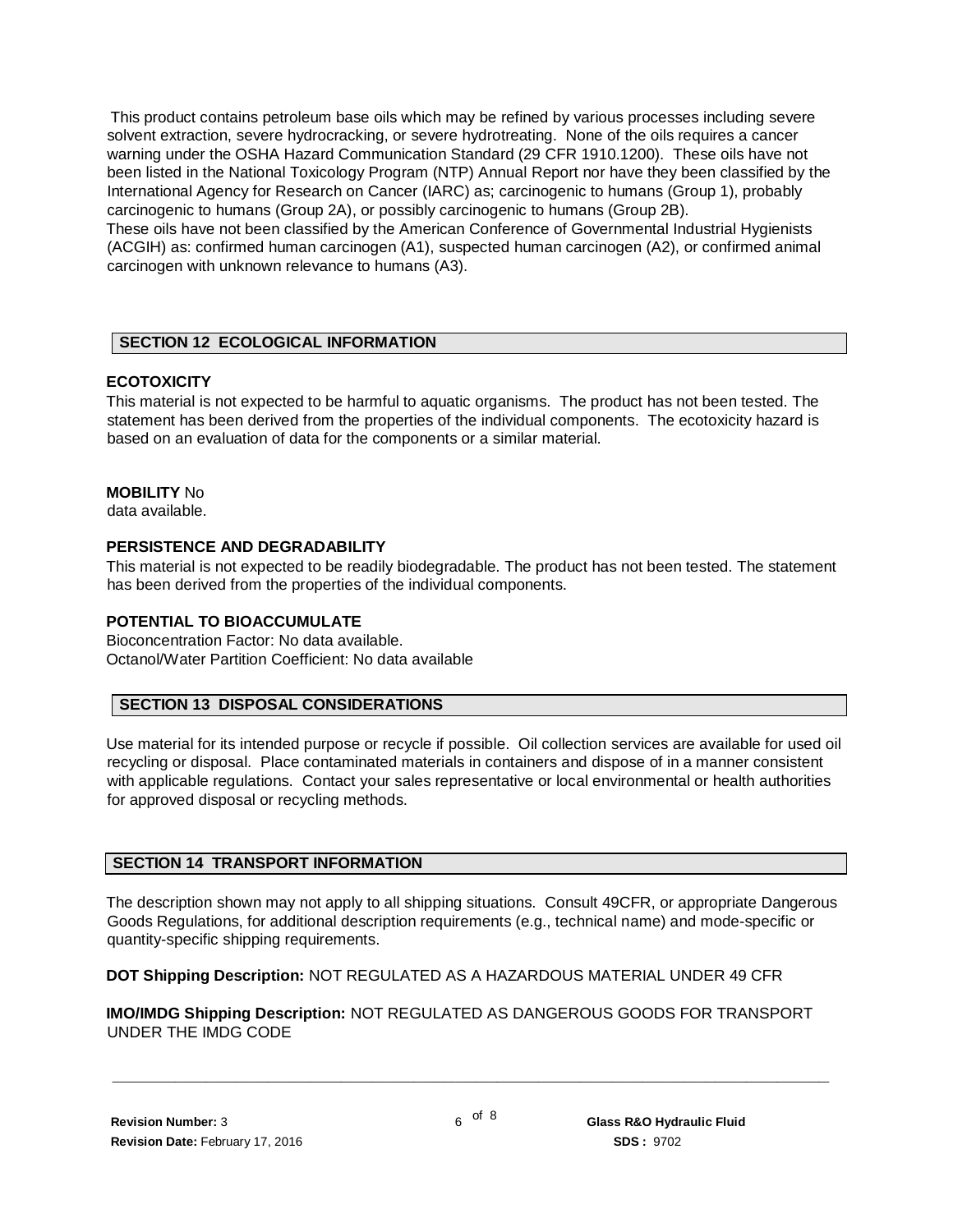#### **ICAO/IATA Shipping Description:** NOT REGULATED AS DANGEROUS GOODS FOR TRANSPORT UNDER ICAO **Transport in bulk according to Annex II of MARPOL 73/78 and the IBC code:** Not applicable

| <b>SECTION 15 REGULATORY INFORMATION</b>                               |                                          |           |  |  |  |
|------------------------------------------------------------------------|------------------------------------------|-----------|--|--|--|
| EPCRA 311/312 CATEGORIES:                                              | Immediate (Acute) Health Effects:<br>1.  | NO.       |  |  |  |
|                                                                        | Delayed (Chronic) Health Effects:<br>2.  | <b>NO</b> |  |  |  |
|                                                                        | Fire Hazard:<br>3.                       | <b>NO</b> |  |  |  |
|                                                                        | Sudden Release of Pressure Hazard:<br>4. | <b>NO</b> |  |  |  |
|                                                                        | 5.<br><b>Reactivity Hazard:</b>          | <b>NO</b> |  |  |  |
|                                                                        |                                          |           |  |  |  |
| <b>REGULATORY LISTS SEARCHED:</b><br>01-1=IARC Group 1<br>03=EPCRA 313 |                                          |           |  |  |  |
| 01-2A=IARC Group 2A                                                    | 04=CA Proposition 65                     |           |  |  |  |
| 01-2B=IARC Group 2B                                                    | 05=MARTK                                 |           |  |  |  |
| 02=NTP Carcinogen                                                      | 06=NJ RTK<br>$07 = PA$ RTK               |           |  |  |  |

The following components of this material are found on the regulatory lists indicated. Zinc alkyl dithiophosphate 03, 06

#### **CHEMICAL INVENTORIES:**

All components comply with the following chemical inventory requirements: AICS (Australia), DSL (Canada), EINECS (European Union), IECSC (China), KECI (Korea), PICCS (Philippines), TSCA (United States).

One or more components does not comply with the following chemical inventory requirements: ENCS (Japan).

#### **NEW JERSEY RTK CLASSIFICATION:**

Under the New Jersey Right-to-Know Act L. 1983 Chapter 315 N.J.S.A. 34:5A-1 et. seq., the product is to be identified as follows: PETROLEUM OIL (Automatic transmission fluid)

**NFPA RATINGS:** Health: 0 Flammability: 1 Reactivity: 0

**HMIS RATINGS:** Health: 1 Flammability: 1 Reactivity: 0

(0-Least, 1-Slight, 2-Moderate, 3-High, 4-Extreme, PPE:- Personal Protection Equipment Index recommendation, \*- Chronic Effect Indicator). These values are obtained using the guidelines or published evaluations prepared by the National Fire Protection Association (NFPA) or the National Paint and Coating Association (for HMIS ratings).

#### **LABEL RECOMMENDATION:**

Label Category : INDUSTRIAL OIL 1 - IND1